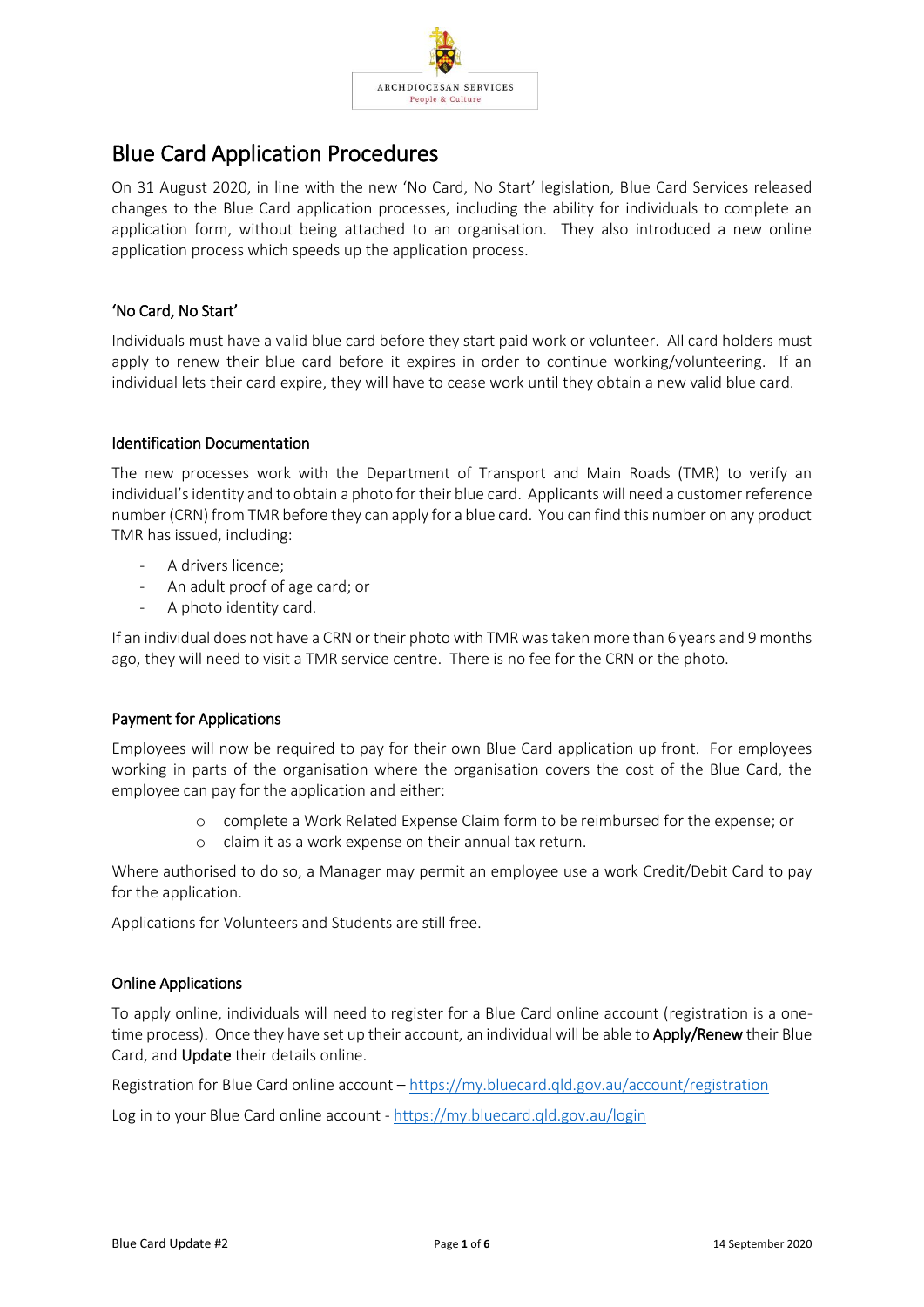### Hard Copy Application Form

For volunteers that are not comfortable completing the online application process, there is still a hard copy application form that can be used. A copy of the application form can be found on the Archdiocesan Intranet. Please ensure you only use this form so we can ensure applicants are correctly linked to the correct Archdiocesan account with Blue Card Services

Please note: hard copy applications must be accompanied with copies of the persons TMR identification which has been certified by either a Justice of the Peace, Commissioner of Declarations, Lawyer or Police Officer.

### Linking a Blue Card

For employees and volunteers who already have a Blue Card and either commence with the organisation, or start undertaking work with children, we are now able to link their card through our Blue Card Organisation Portal, without the need for filling in any applications. Details of the individuals Blue Card and their date of birth just need to be provided to the People and Culture team who can link the card accordingly.

Employees and volunteers who already have a card linked to the Archdiocesan account, and are renewing their Blue Card will remain 'linked' as long as they apply for their new Blue Card prior to their current card expiring. If an individual lets their card expire, they will be required to provide their new card to the People and Culture team in order for us to 'link' their card again.

### Questions?

If you have any further queries regarding the changes, please contact the People and Culture (HR) Team on 3324 3024.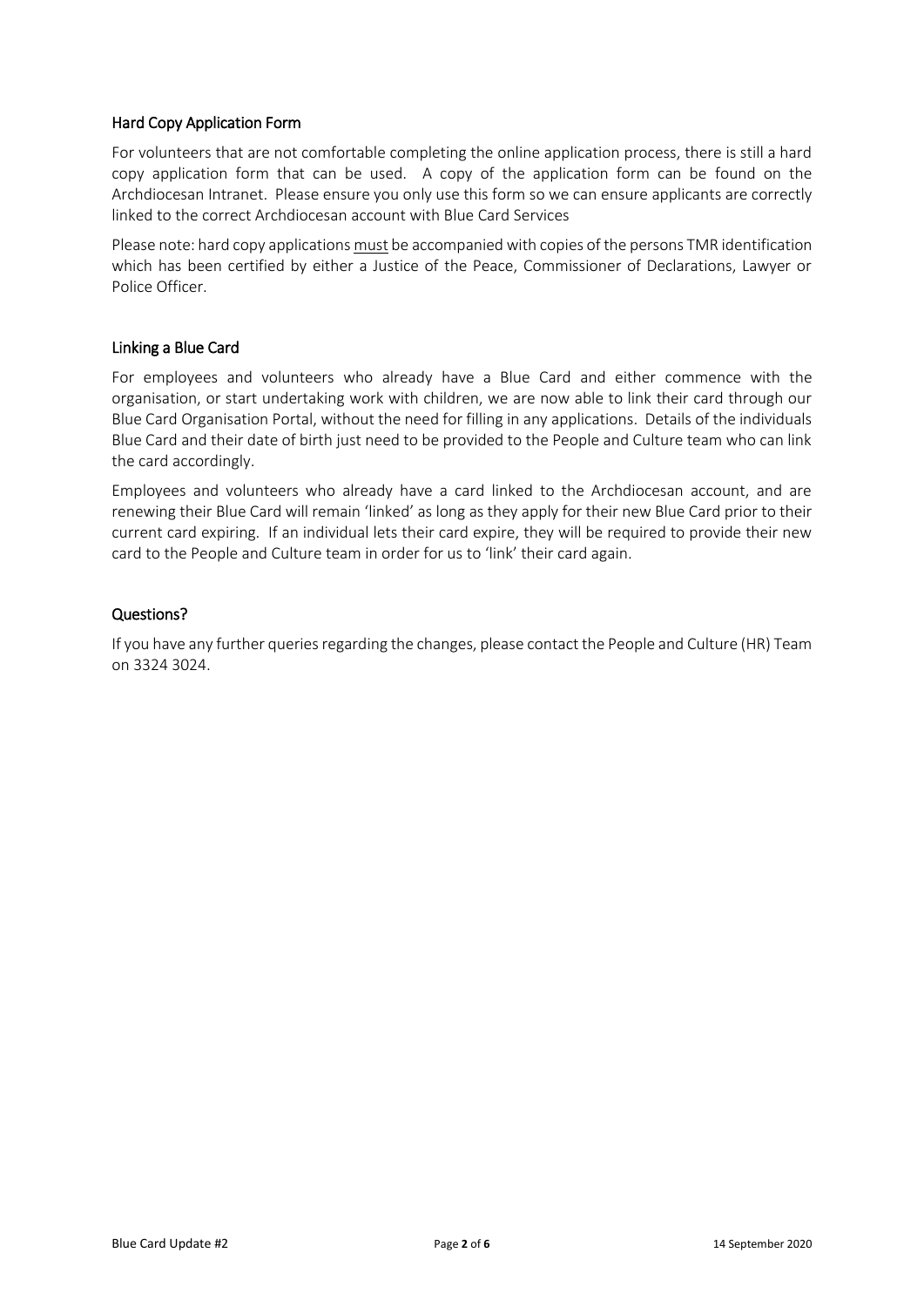## New Volunteer – with current Blue Card

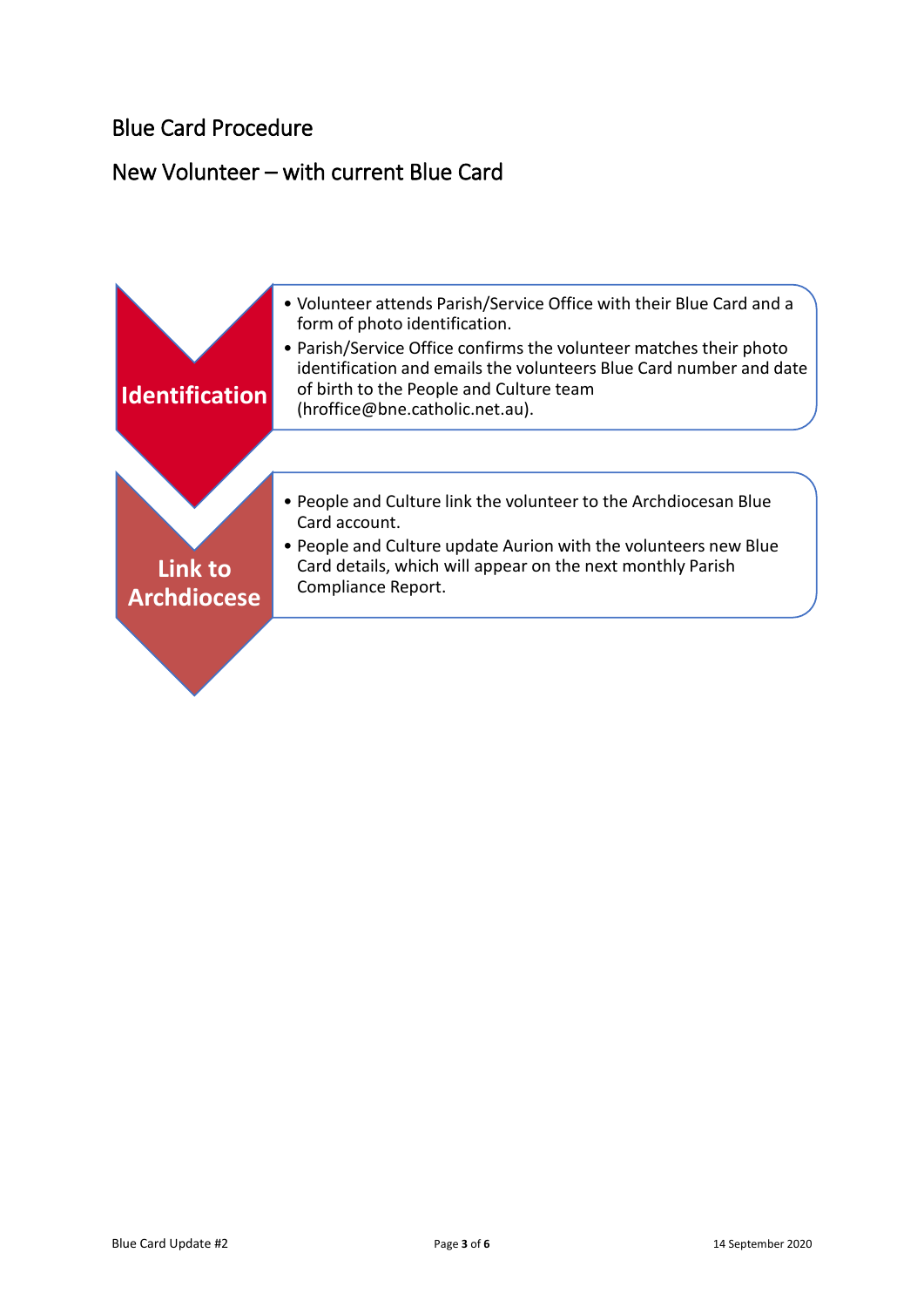# New Volunteers – without a current Blue Card - Online Application

Registration for Blue Card online account – <https://my.bluecard.qld.gov.au/account/registration> Log in to your Blue Card online account - <https://my.bluecard.qld.gov.au/login>

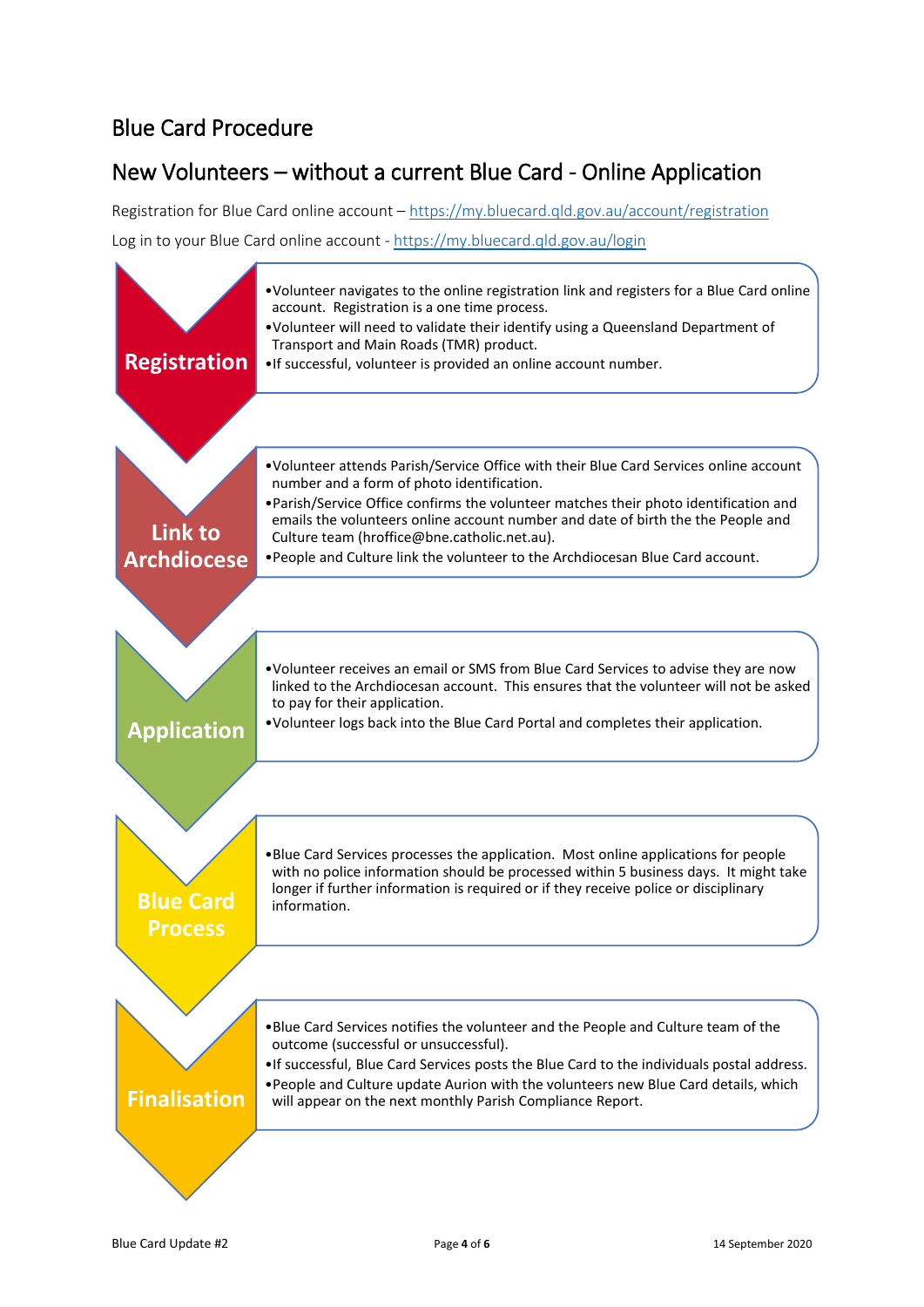# Volunteers – Needing to Renew their Blue Card – Online Application

Registration for Blue Card online account – <https://my.bluecard.qld.gov.au/account/registration> Log in to your Blue Card online account - <https://my.bluecard.qld.gov.au/login>